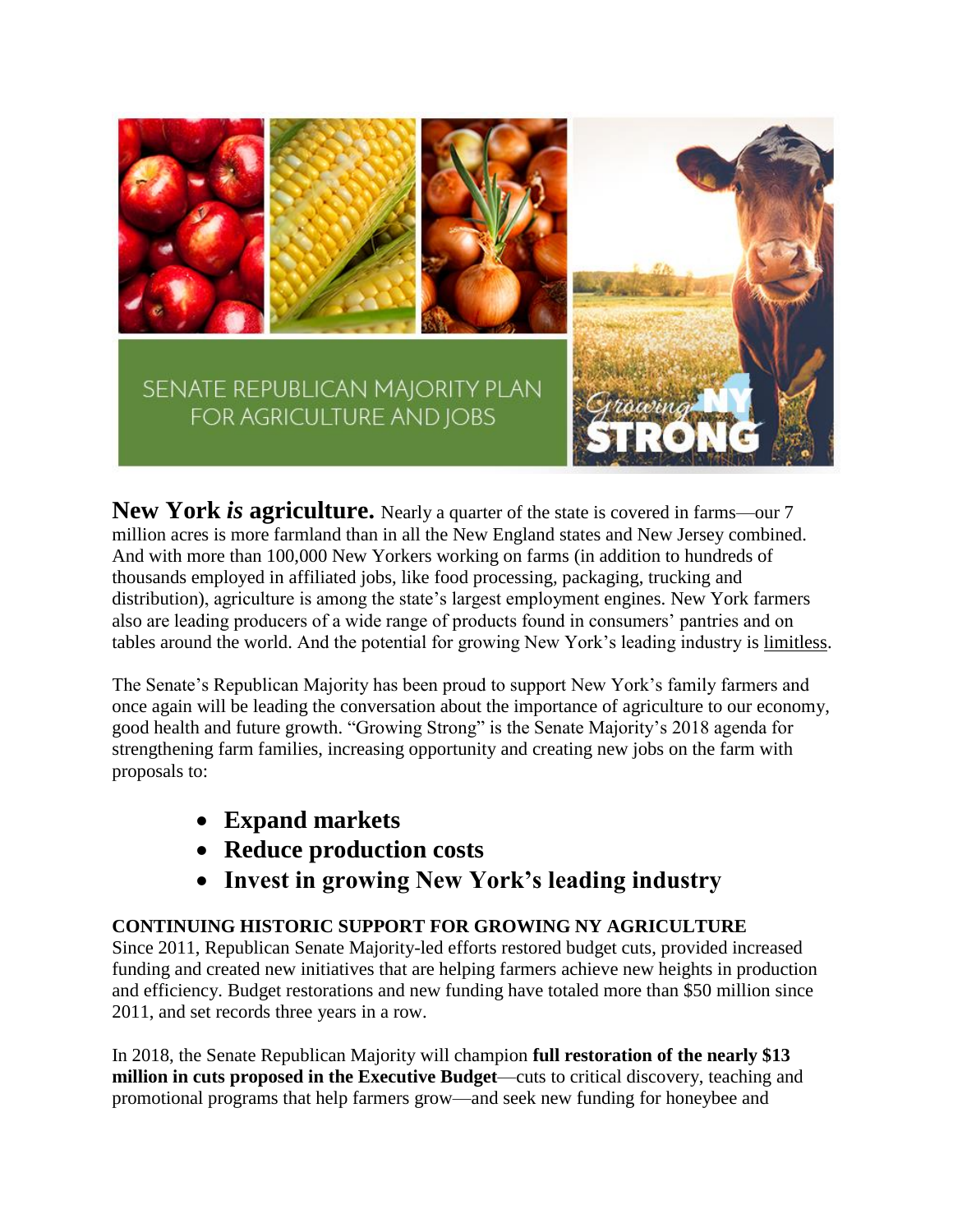pollinator protection, promotion of emerging farm-made consumer products like hard cider and dairy, and support for farmers markets that directly connect consumers and farm producers. The Majority Conference believes that, as a major employer and vital engine of rural economies, agriculture deserves a guaranteed seat at the state's economic development table, and will push to ensure that agriculture gets its share of economic development funding in the new State Budget.

## **A BUDGET THAT HELPS FARMERS GROW**

- Restore \$12.9 million in Executive Budget cuts and maintain record local assistance funding levels for essential promotion, marketing, research and education programs
- Double the farm wage credit to strengthen farmers' bottom lines
- Increase funding and support for emerging sectors, like hard cider and craft brewing
- Provide funding for research and pollinator protection, including funds to promote pollinator-friendly plantings on local roadsides
- Restore and increase funding for programs that provide critical direct support to individual farmers, like Harvest NY and FarmNet
- Ensure that agriculture shares in state economic development investments to create new jobs on the farm, and in value-added manufacturing and production
- Provide \$5 million in capital for critically needed upgrades to outdated and obsolete buildings and equipment, as well as program funding to support America's premier university for agricultural research and instruction, the Cornell College of Agriculture and Life Sciences (CALS)
- Rebuild aging facilities at 50 local fairs around the state to improve customer comfort and experience with \$10 million capital investment

|                                                 | Change      |
|-------------------------------------------------|-------------|
| Ag. Child Development Program                   | (1,000,000) |
| Cornell Diagnostic Lab                          | (1,000,000) |
| <b>Cornell Rabies</b>                           | (560,000)   |
| Cornell Farm Net (Farm Family Assistance)       | (416,000)   |
| Cornell Hops and Barley - Born, Bred and Brewed | (160,000)   |
| <b>Future Farmers of America (FFA)</b>          | (112,000)   |
| Cornell Ag in the Classroom                     | (113,000)   |
| Cornell Association of Ag Educators             | (113,000)   |
| <b>Apple Growers Association</b>                | (544,000)   |
| Wine & Grape Foundation                         | (307,000)   |
| Farm Viability Institute                        | (1,500,000) |
| Local Fair Assistance                           | (160,000)   |
| Pro-Dairy                                       | (378,000)   |
| North Country Farm-To-School                    | (300,000)   |
| <b>Maple Producers</b>                          | (215,000)   |
| <b>Tractor Rollover Prevention</b>              | (250,000)   |
| Apple R&D Advisory Board                        | (500,000)   |
| <b>Cornell Maple Research</b>                   | (125,000)   |
| <b>Berry Growers Association</b>                | (60,000)    |
| Cornell Berry Research                          | (260,000)   |
| <b>Christmas Tree Farmers</b>                   | (125,000)   |

## **2018-19 EXECUTIVE BUDGET AGRICULTURE CUTS**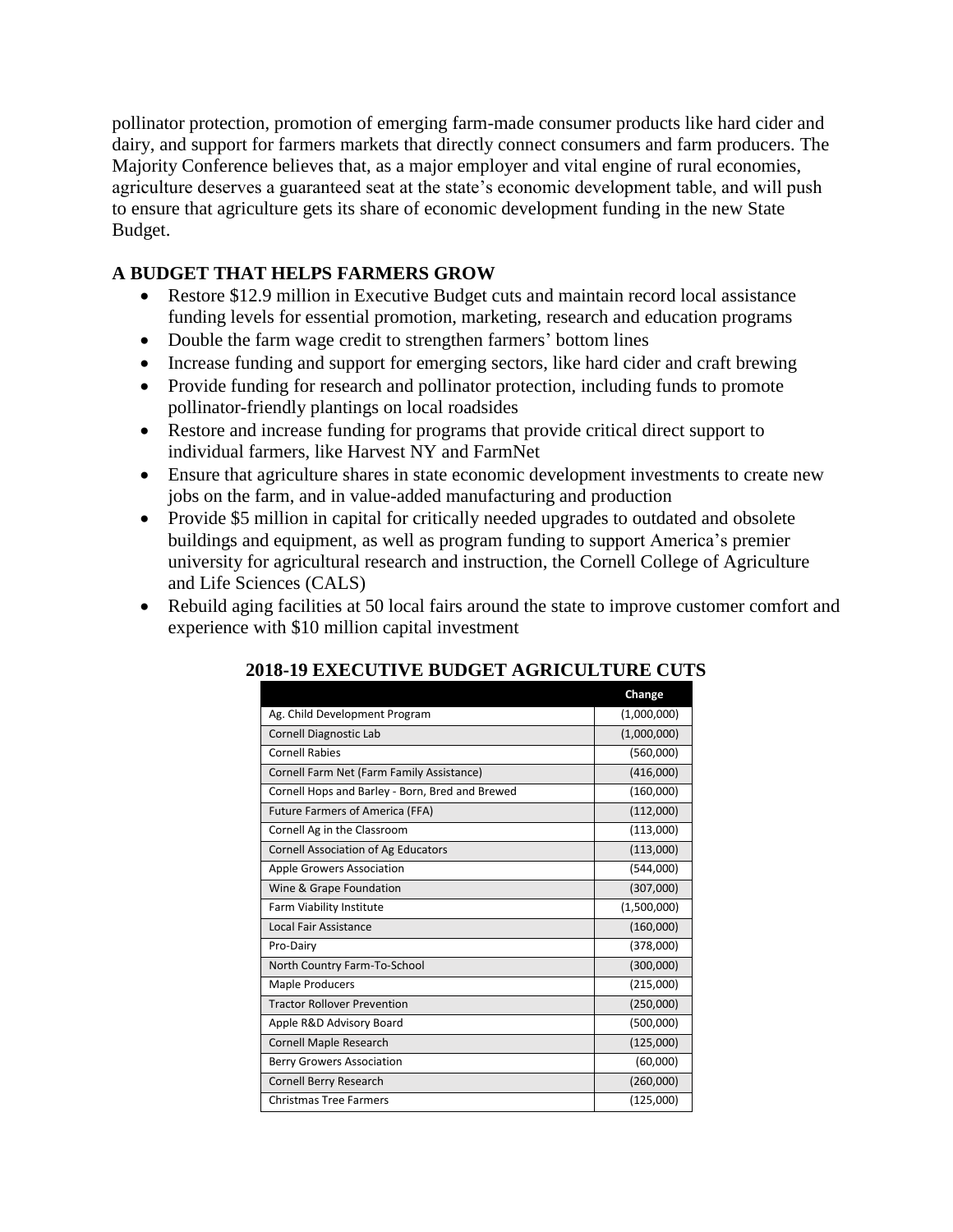| Corn & Soybean Growers Association               | (75,000)       |
|--------------------------------------------------|----------------|
| Cornell Honeybee Program                         | (50,000)       |
| <b>Cornell Onion Research</b>                    | (50,000)       |
| Cornell Vegetable Research                       | (100,000)      |
| Suffolk Co Deer Fencing                          | (200,000)      |
| Eastern Equine Encephalitis                      | (175,000)      |
| Farm Viability Dairy Profit Teams                | (220,000)      |
| Genesee County Ag. Academy                       | (100,000)      |
| Long Island Farm Bureau - Grown on Long Island   | (100,000)      |
| <b>Island Harvest</b>                            | (20,000)       |
| North Country Low Cost Vaccines                  | (25,000)       |
| Northern NY Ag Development - CCE Jefferson       | (600,000)      |
| <b>Turfgrass Association</b>                     | (150,000)      |
| <b>Wood Products Council</b>                     | (100,000)      |
| Farm-to-Seniors Program                          | (500,000)      |
| <b>Cornell Vets to Farms</b>                     | (115,000)      |
| North Country Ag Academy - St Law-Lewis BOCES    | (200,000)      |
| <b>New York State Brewers</b>                    | (10,000)       |
| New York State Distillers Guild                  | (10,000)       |
| New York State Cider Association                 | (10,000)       |
| <b>Farm to Table Trail</b>                       | (50,000)       |
| <b>Cornell Sheep Farming</b>                     | (10,000)       |
| Farmer "Muck Boot" training camp                 | (100,000)      |
| Seeds of Success School Gardens Program          | (100,000)      |
| <b>Cornell Labor Specialist</b>                  | (200,000)      |
| Chautauqua Co Bee Keepers                        | (10,000)       |
| <b>EPF--Cornell Soil Health</b>                  | (400,000)      |
| EPF--Study of Incentives for Carbon Sequestering | (50,000)       |
| <b>Harvest NY</b>                                | (600,000)      |
| <b>NY FarmNet</b>                                | (400,000)      |
| <b>TOTAL CUT</b>                                 | (12, 928, 000) |

#### **REDUCE RED TAPE AND STRENGTHEN FARMERS' BOTTOM LINES**

A recent *New York Times* story reported that a single apple orchard must comply with 12,000 different regulations—and those are just federal rules! Farmers in New York are regulated by more than two dozen government agencies; compliance consumes countless hours and expenditures that directly impact farmers' bottom lines. The Senate Republican Majority seeks to lower the cost of doing business by cutting red tape and lowering taxes to bring down production costs.

#### **GROWING STRONG PLAN TO IMPROVE FARMERS' BOTTOM LINES**

- Direct state regulators to study existing state regulations that are harmful to farming, unnecessarily increase costs and prevent farm success
- Repeal the ban on Internet sales for home processors, and allow them to make deliveries and sales to restaurants. Additionally, the Commissioner of Agriculture should conduct a long-overdue review of home processor rules that limit the types of products that home processors can make and sell, consistent with food safety requirements (S.7840)
- Allow breweries, cideries, distillers and wineries to cross-promote products (S.5853)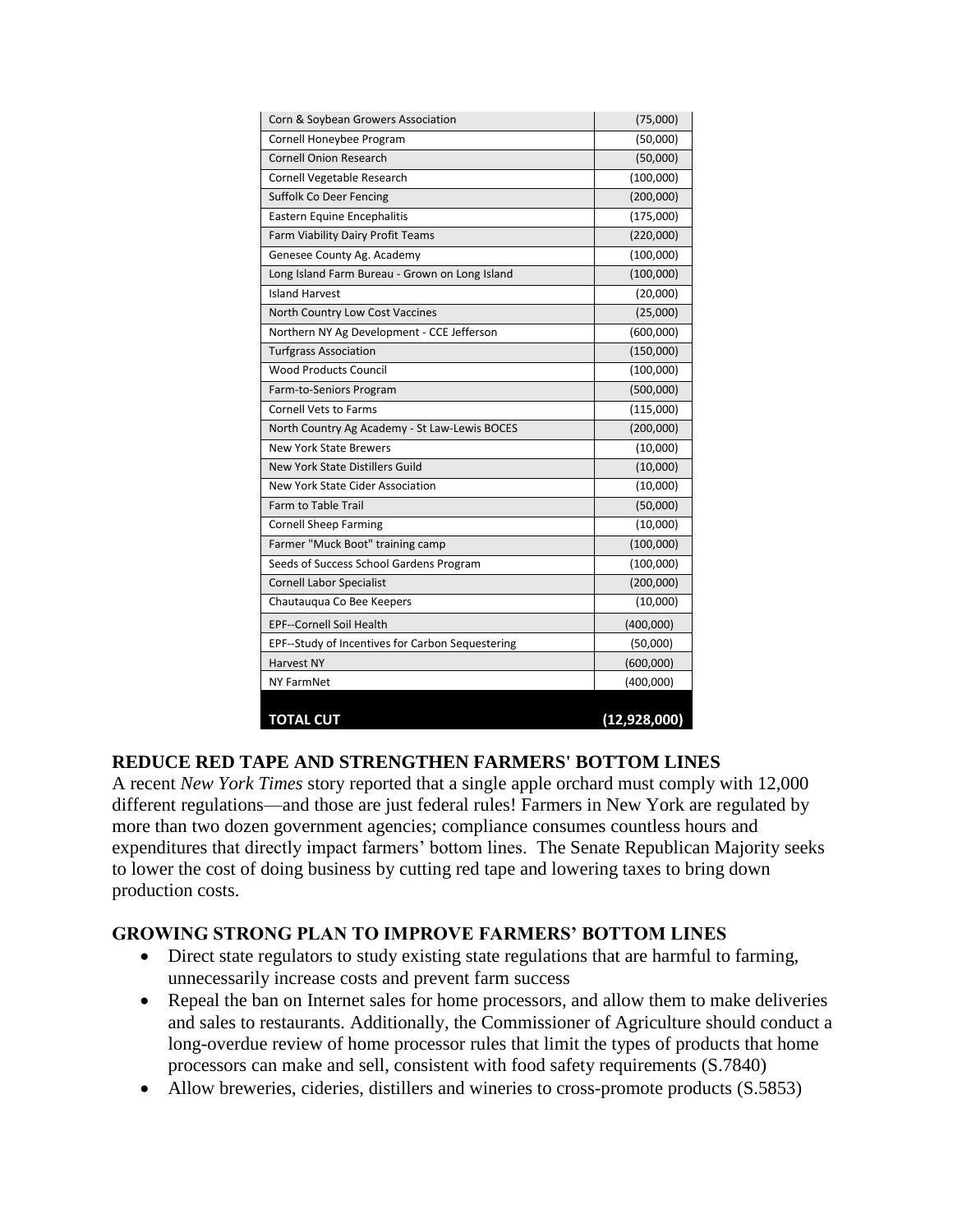- Create a one-stop hotline for farmers seeking information on available state funding and resources to grow their businesses
- Clarify the authority of local IDA's to support producers and agriculture manufacturers (S.2388)
- Allow UTV registration for legal travel on roads from farm to field (S.7850)
- Provide a tax credit to food and beverage manufacturers who use New York grown grains, fruits and other farm products (S.7217)
- Launch an effort—"Maple One"—with an ambitious goal of overtaking Vermont as America's leading maple producer by issuing permits to allow farmers to tap maple trees on certain state-owned lands (S.7842)
- Create guidelines to promote pollinator protection alongside new development, along with other efforts to encourage bee-friendly, native perennial plantings on local roadsides to help reverse losses of bees and other insects critical to crop success (S.6339-A)
- Repeal the Highway Use Tax for farm-registered trucks, and exempt farmers from any proposal to add new "tolling" to enter NYC, as a way to bring more New York-grown products into the nation's largest consumer market. NY is one of just four states that still imposes a HUT
- Support initiatives to protect farmers who are at higher risk from Lyme and other diseases

## **SUPPORT DAIRY, NY'S LEADING FARM COMMODITY**

Dairy is NY's leading agricultural commodity. Almost 5,000 of New York's 35,000 family farms are dedicated to dairy production. Supporting dairy farming is essential to growing New York's agriculture economy.

## **REDUCING COSTS TO ENSURE DAIRY SUCCESS**

- Provide a tax credit for dairy farmers to encourage investment in facilities and equipment that will allow them to take advantage of growing demand for "value-added" dairy products, like flavored drinks, yogurts and other products that can satisfy existing, wide demand, such as in growing ethnic minority communities within the state (S.7851)
- Create a "Lifeline Dairy Energy Assistance Program" for dairy farmers struggling with a prolonged slump in milk prices, directing \$10 million in existing NYSERDA funds to install high efficiency lighting, pumping and cooling equipment, and to promote investment in energy-producing biomass generators and digesters. In addition to lowering farmers' costs and improving efficiency, these investments will help the state towards its goal of increased reliance on renewable energy
- Support the use and expansion of anaerobic digesters that provide clean energy from farm waste (S.7742)
- Provide a tax credit for craft brewers to encourage them to share their spent grains with dairy farmers to be used as cost-effective and nutritious feed

## **PLANTING SEEDS FOR THE FUTURE OF FARMING**

The future of family farming in New York—and across the country—depends on our ability to support a new generation of farmers to continue to grow and care for the land. In New York, the average farmer is now older than 57, and retiring farmers outnumber those joining the field.